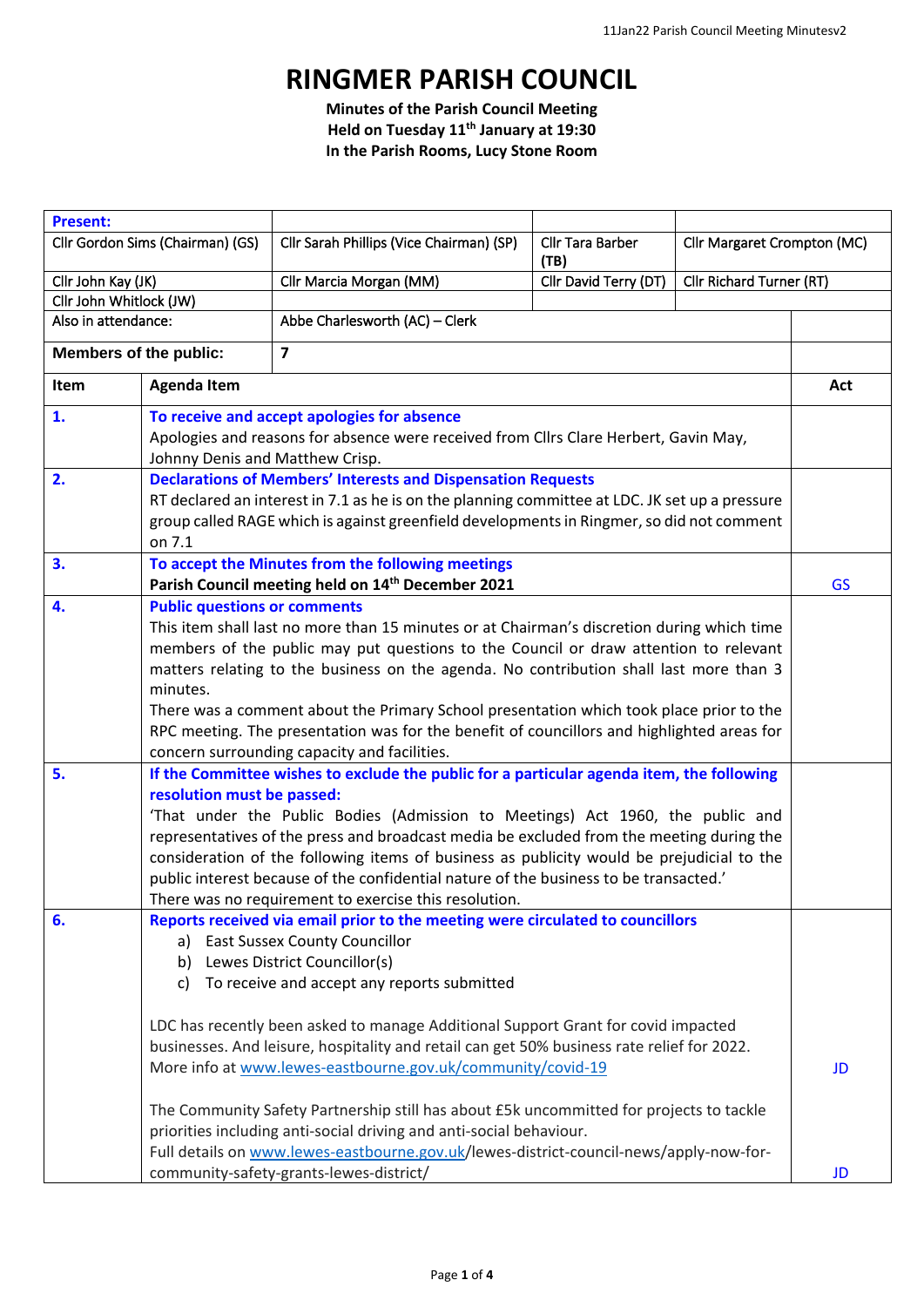| 7.  | <b>Planning matters</b>                                                                   |                 |  |
|-----|-------------------------------------------------------------------------------------------|-----------------|--|
| 7.1 | To consider responses to Planning applications                                            |                 |  |
|     | a) LW/21/0986 Land East of Harrisons Lane, Ringmer, East Sussex                           |                 |  |
|     | Outline planning application (with all matters reserved except for access) for the        |                 |  |
|     | demolition of an existing residential property and erection of up to 200                  |                 |  |
|     | residential dwellings including affordable housing with the provision of vehicular        |                 |  |
|     |                                                                                           |                 |  |
|     | access onto Harrisons Lane and pedestrian and cycle access on to Potato Lane              |                 |  |
|     | alongside public open spaces, biodiversity enhancement, sustainable urban                 |                 |  |
|     | drainage systems, landscaping infrastructure and earthworks.                              |                 |  |
|     | JW to prepare LDC draft.                                                                  |                 |  |
|     | <b>RESOLVED: Parish Council decision: Objection</b>                                       |                 |  |
|     | LW/21/0961 3 Peartree Cottages, Lewes Road, Ringmer, East Sussex, BN8 53U                 |                 |  |
| 7.2 | Single story side extension with side access, rear dormer, side facing rooflight          |                 |  |
|     | and rear rooflight to single story extension.                                             |                 |  |
|     | RESOLVED: local resident has raised an access and light issue.                            |                 |  |
|     | <b>Parish Council decision: No Comment</b>                                                |                 |  |
|     |                                                                                           |                 |  |
|     | LW/21/0955 11 Elphick Road, Ringmer, East Sussex, BN8 5EU                                 |                 |  |
| 7.3 | <b>Single storey rear extension</b>                                                       |                 |  |
|     | RESOLVED: Parish Council decision: No objection                                           |                 |  |
|     | LW/21/0940/CD Westbourne, Lewes Road, Ringmer, East Sussex, BN8 5ES                       |                 |  |
| 7.4 | Approval of Conditions 6 (Drainage strategy) and 7 (CEMP) in relation to                  |                 |  |
|     | application LW/20/0795                                                                    |                 |  |
|     | <b>RESOLVED: Parish Council decision: No Comment</b>                                      |                 |  |
|     |                                                                                           |                 |  |
|     | LW/21/0931/CD Oak Side Farm Campsite, Green Lane, Ringmer, East Sussex BN8                |                 |  |
| 7.5 | 5AD                                                                                       |                 |  |
|     | <b>Approval conditions 3 (eV Charging Point), 4 (External Lighting), 5 (Lighting</b>      |                 |  |
|     | Design Strategy for Biodiversity) and 9 (Bat, Barn Owl and Bird Boxes) relating to        |                 |  |
|     | application LW/21/0560                                                                    |                 |  |
|     | <b>RESOLVED: Parish Council decision: No Comment</b>                                      | <b>JW</b>       |  |
| 8.  | Joint letter to The Rt hon Michael Gove, MP requesting immediate action to stop           |                 |  |
|     | speculative planning applications that ignore democratically decided local plans and      |                 |  |
|     | exploit the tilted balance created by the 2018/19 NPPF revisions                          |                 |  |
|     | a) To receive an update on the joint letter                                               |                 |  |
|     | No response from joint letter sent on 21 <sup>st</sup> Dec 2021                           |                 |  |
|     | JK requested that a follow up be sent to Plumpton PC on whether the letter has been<br>b) |                 |  |
|     | sent to the press.                                                                        | <b>ADMIN</b>    |  |
| 9.  | <b>Highways Matters</b>                                                                   |                 |  |
|     | a) To receive an update on holding a Strengthening Local Relationships (SLR) meeting      |                 |  |
|     | held on 11 <sup>th</sup> January 2022                                                     |                 |  |
|     | SP reported a number of updates from the meeting: Update on Earwig corner,                |                 |  |
|     | including timetable for completion of wall, works and feasibility study, questions for    |                 |  |
|     | the Community Match Funding Scheme were answered. Condition of Vicarage Way               |                 |  |
|     | verges, Church Hill (pedestrian safety) and Gote Lane verges (End of Springett Ave,       |                 |  |
|     | leading to Shepherds Way). Sean Homewood from Highways to visit Gote Lane. All            |                 |  |
|     | matters to be sent to transport dev team.                                                 |                 |  |
|     | The Clerk confirmed she would continue to work on this but was currently awaiting         |                 |  |
|     | the outcome of the SLR Mtg.                                                               | <b>SP/CLERK</b> |  |
| 10. | <b>Skatepark</b>                                                                          |                 |  |
|     | To receive an update on the lease for Fingerpost Field<br>a)                              |                 |  |
|     | Heads of Terms received. Council proposed and agreed to write to Landowners to            | <b>ADMIN</b>    |  |
|     | ask them to gift the land to RPC.                                                         |                 |  |
|     | b) Update on comments received re. the CGIs uploaded onto the website                     |                 |  |
|     | No comments received                                                                      |                 |  |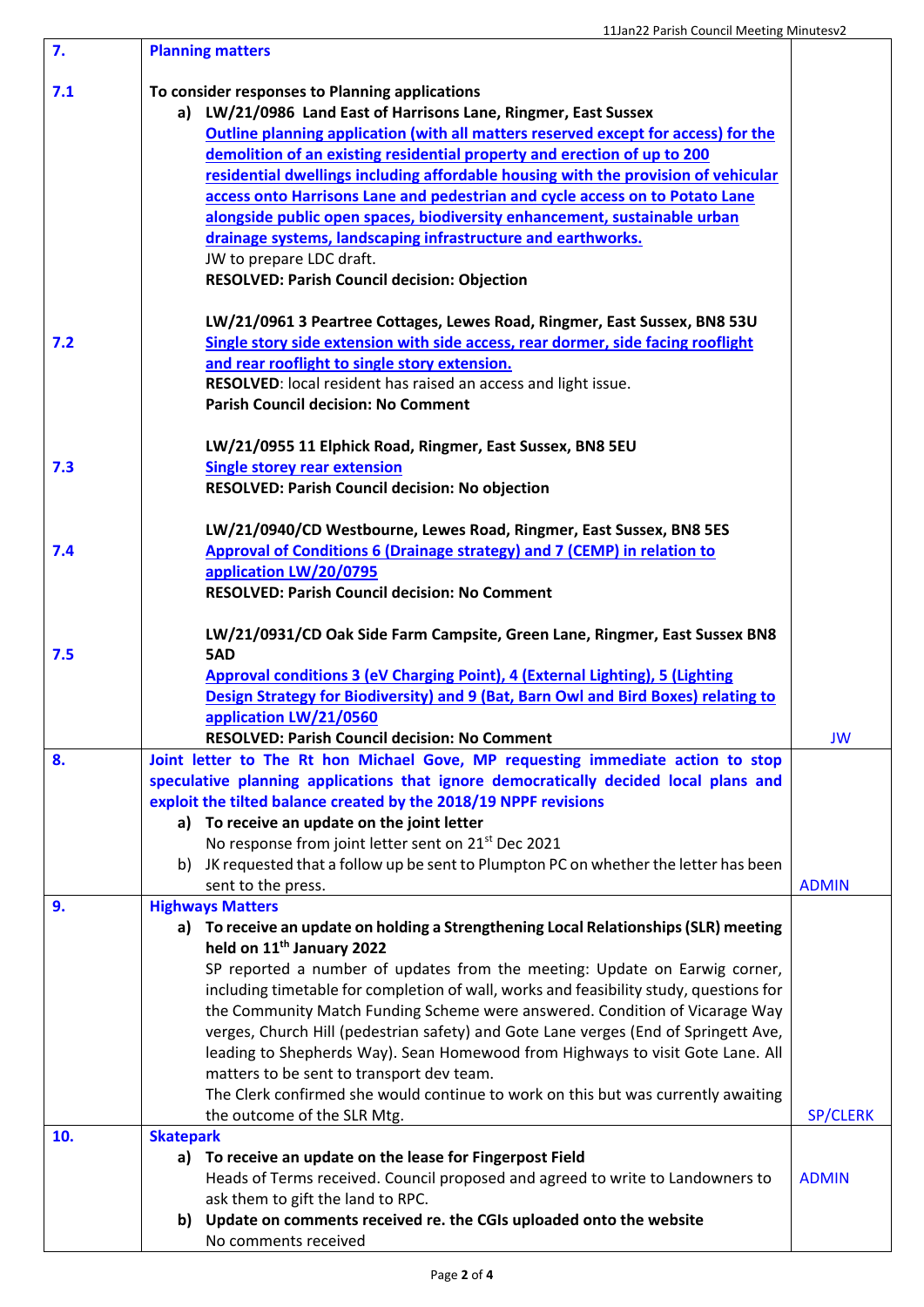|             | <b>Update on confirmation of costs</b><br>c)                                                     |                     |  |
|-------------|--------------------------------------------------------------------------------------------------|---------------------|--|
|             | No confirmation of costs yet received                                                            |                     |  |
|             | To discuss and agree submitting the planning application (Timeline: end of<br>d)                 |                     |  |
|             | January 2022)                                                                                    |                     |  |
|             | No further information on this                                                                   |                     |  |
| 11.         | <b>Swimming Pool</b>                                                                             |                     |  |
|             | To receive an update on the current position                                                     |                     |  |
|             | JD reported that there had been no response following request for an update.                     | JD/TB               |  |
| 12.         | <b>Recovery Fund/Welcome Back Fund re. Precinct shops</b>                                        |                     |  |
|             | To receive an update on the current position                                                     |                     |  |
|             | No update available                                                                              |                     |  |
| 13.         | <b>Strategic Plan Working Group</b>                                                              |                     |  |
|             | To receive an update on the current position                                                     |                     |  |
|             | JW to email all Cllr's to ask if they would like to be involved: DT, MM, MC                      |                     |  |
| 14.         | <b>Play Area Renewals and Replacements</b><br><b>Village Green Play area</b>                     |                     |  |
|             | a) To receive an update on LDC releasing the CIL money                                           |                     |  |
|             | GS reported that he informed LDC of how Ringmer wished to proceed and was                        |                     |  |
|             | thanked for his update. LDC were happy with the update on cost (no increase from                 |                     |  |
|             | $21$ ).                                                                                          |                     |  |
|             | To review and accept any revisions to Kompan's quotation<br>b)                                   |                     |  |
|             | No revisions reported as Kompan had confirmed that prices were the same as                       |                     |  |
|             | original quote and would be held until 31 January 2022. The Council voted                        |                     |  |
|             | unanimously to let the contract for play equipment renewal with Kompan, based                    |                     |  |
|             | on the quote provided.                                                                           | GS/OFF              |  |
| 15.         | <b>Grounds Maintenance - next years grass cutting</b>                                            |                     |  |
|             | To receive an update on rearranging the meeting between GM, Anne Duke,                           |                     |  |
|             | Rosemary Colebourn and Tony Read to agree next year's grass cutting.                             |                     |  |
|             | No update available                                                                              | <b>GM</b>           |  |
| 16.         | <b>Open Spaces - other</b>                                                                       |                     |  |
|             | a) To receive an update on obtaining a quote from Highways to install the Parish                 | <b>MC</b>           |  |
|             | <b>Office signs</b>                                                                              |                     |  |
|             | No update                                                                                        |                     |  |
|             | To receive an update on the Parish Council's Assets Survey and audit of bins<br>b)               | <b>OFFICE/SP</b>    |  |
|             | No update                                                                                        |                     |  |
|             | To receive an update on the report on the structural integrity of the Flint Wall<br>c)           | <b>OFFICE</b>       |  |
|             | surrounding the Churchyard                                                                       |                     |  |
|             | Flint wall survey report circulated and no further work to wall required                         | <b>OFFICE</b>       |  |
|             | To receive an update on acquiring the land at Broyle Gate Farm (Ringmer NHP<br>d)<br>Policy 8.4) |                     |  |
|             | No change<br>e)                                                                                  |                     |  |
| 17.         | <b>Communications</b>                                                                            |                     |  |
|             | To receive items for inclusion to the January 2022 Parish Council Newsletter<br>a)               |                     |  |
|             | Items received. Two further additions added.                                                     |                     |  |
|             | To receive an update on setting-up a communications working group<br>b)                          |                     |  |
|             | Nothing to report due to absences                                                                | <b>CLERK/SP</b>     |  |
| 18.         | <b>Assets of Community Value</b>                                                                 |                     |  |
|             | To receive an update on renewing the Anchor Inn and Fingerpost Field and registering the         |                     |  |
|             | swimming pool as an ACV.                                                                         |                     |  |
|             | No update on Anchor Inn, Anchor Field, or registering the swimming pool as an ACV                | <b>OFFICE/cllrs</b> |  |
| 19.         | <b>Finance Matters</b>                                                                           |                     |  |
| 19.1        | a) To receive the latest Financial Reports                                                       |                     |  |
|             | Query over cost of emptying bins which was explained.                                            |                     |  |
|             | Approved                                                                                         |                     |  |
|             | To approve the latest bank reconciliation<br>b)                                                  |                     |  |
|             | Approved                                                                                         |                     |  |
|             | To approve the list of payments<br>C)                                                            |                     |  |
| <b>19.2</b> | Approved                                                                                         |                     |  |